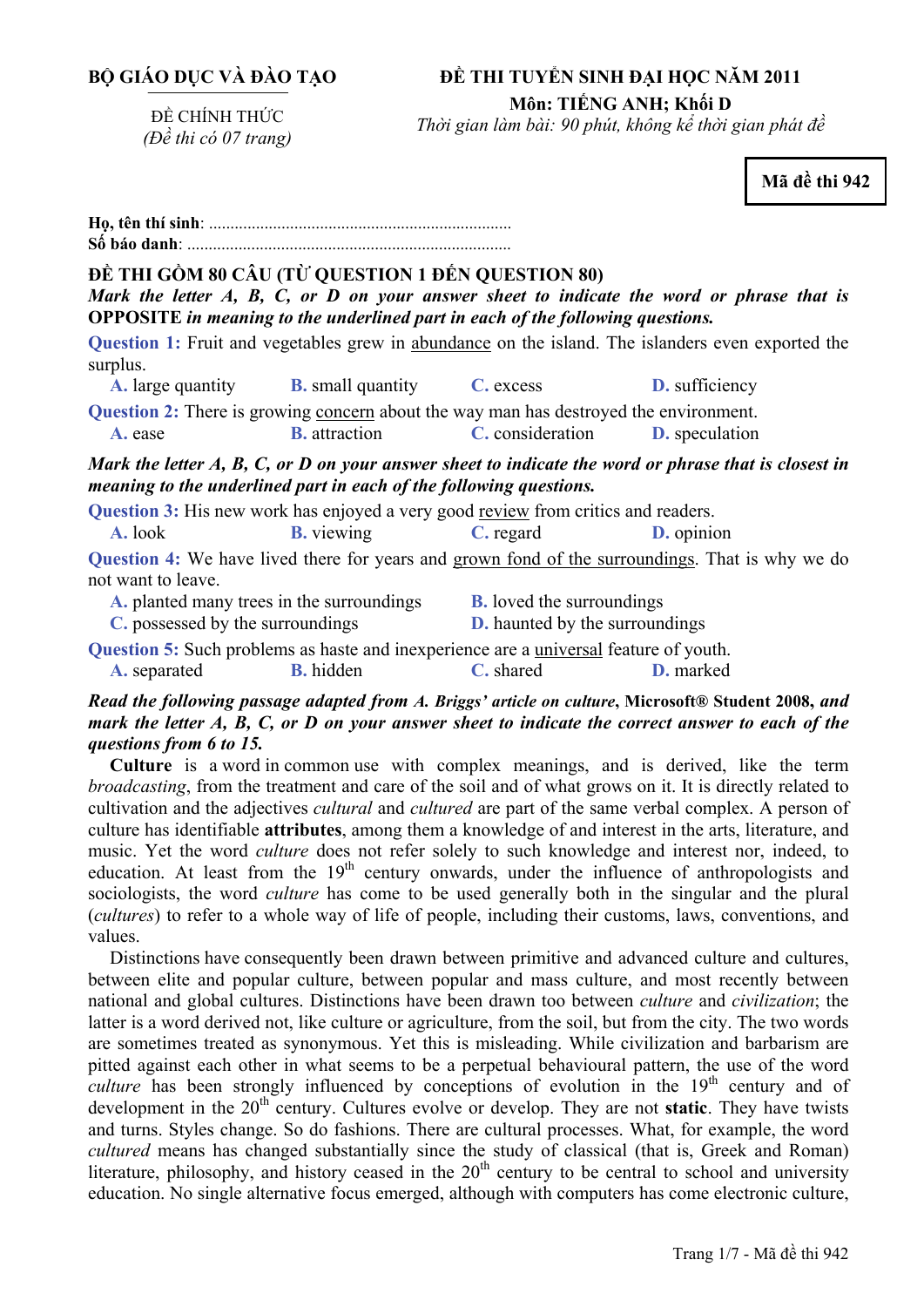affecting kinds of study, and most recently digital culture. As cultures express themselves in new forms not everything gets better or more civilized.

The multiplicity of meanings attached to the word made and will make it difficult to define. There is no single, unproblematic definition, although many attempts have been made to establish one. The only non-problematic definitions go back to agricultural meaning (for example, cereal culture or strawberry culture) and medical meaning (for example, bacterial culture or penicillin culture). Since in anthropology and sociology we also acknowledge culture clashes, culture shock, and counterculture, the range of reference is extremely wide.

**Question 6:** According to the passage, the word *culture* \_\_\_\_\_\_.

- **A.** comes from a source that has not been identified
- **B.** develops from Greek and Roman literature and history
- **C.** is related to the preparation and use of land for farming
- **D.** derives from the same root as *civilization* does

**Question 7:** It is stated in paragraph 1 that a cultured person

**A.** does a job relevant to education **B.** takes care of the soil and what grows on it

**C.** has a job related to cultivation **D.** has knowledge of arts, literature, and music

**Question 8:** The author remarks that *culture* and *civilization* are the two words that

- **A.** share the same word formation pattern
- **B.** are both related to agriculture and cultivation
- **C.** do not develop from the same meaning
- **D.** have nearly the same meaning

**Question 9:** It can be inferred from the passage that since the  $20<sup>th</sup>$  century

**A.** classical literature, philosophy, and history have not been taught as compulsory subjects

**B.** all schools and universities have taught classical literature, philosophy, and history

**C.** classical literature, philosophy, and history have been considered as core subjects

**D.** schools and universities have not taught classical literature, philosophy, and history

**Question 10:** The word "**attributes**" in paragraph 1 most likely means **A.** fields **B.** qualities **C.** skills **D.** aspects

**Question 11:** The word "**static**" in paragraph 2 could best be replaced by " **A.** unchanged **B.** dense **C.** regular **D.** balanced

**Question 12:** Which of the following is NOT stated in the passage?

**A.** Distinctions have been drawn between *culture* and *civilization*.

- **B.** Anthropology and sociology have tried to limit the references to *culture*.
- **C.** The word *culture* can be used to refer to a whole way of life of people.
- **D.** The use of the word *culture* has been changed since the 19<sup>th</sup> century.

**Question 13:** It is difficult to give the definitions of the word *culture* EXCEPT for its

- **A.** agricultural and medical meanings **B.** historical and figurative meanings
- **C.** philosophical and historical meanings **D.** sociological and anthropological meanings

**Question 14:** Which of the following is NOT true about the word *culture*?

- 
- **A.** It evolves from agriculture. **B.** Its use has been considerably changed.
- 
- **C.** It is a word that cannot be defined. **D.** It differs from the word *civilization.*

**Question 15:** The passage mainly discusses

- **A.** the multiplicity of meanings of the word *culture*
- **B.** the figurative meanings of the word *culture*
- **C.** the distinction between *culture* and *civilization*
- **D.** the derivatives of the word *culture*

#### *Mark the letter A, B, C, or D on your answer sheet to show the underlined part that needs correction in each of the following questions.*

Question 16: A professor of economy and history at our university developed a new theory of

 A B the relationship between historical events and financial crises.

C D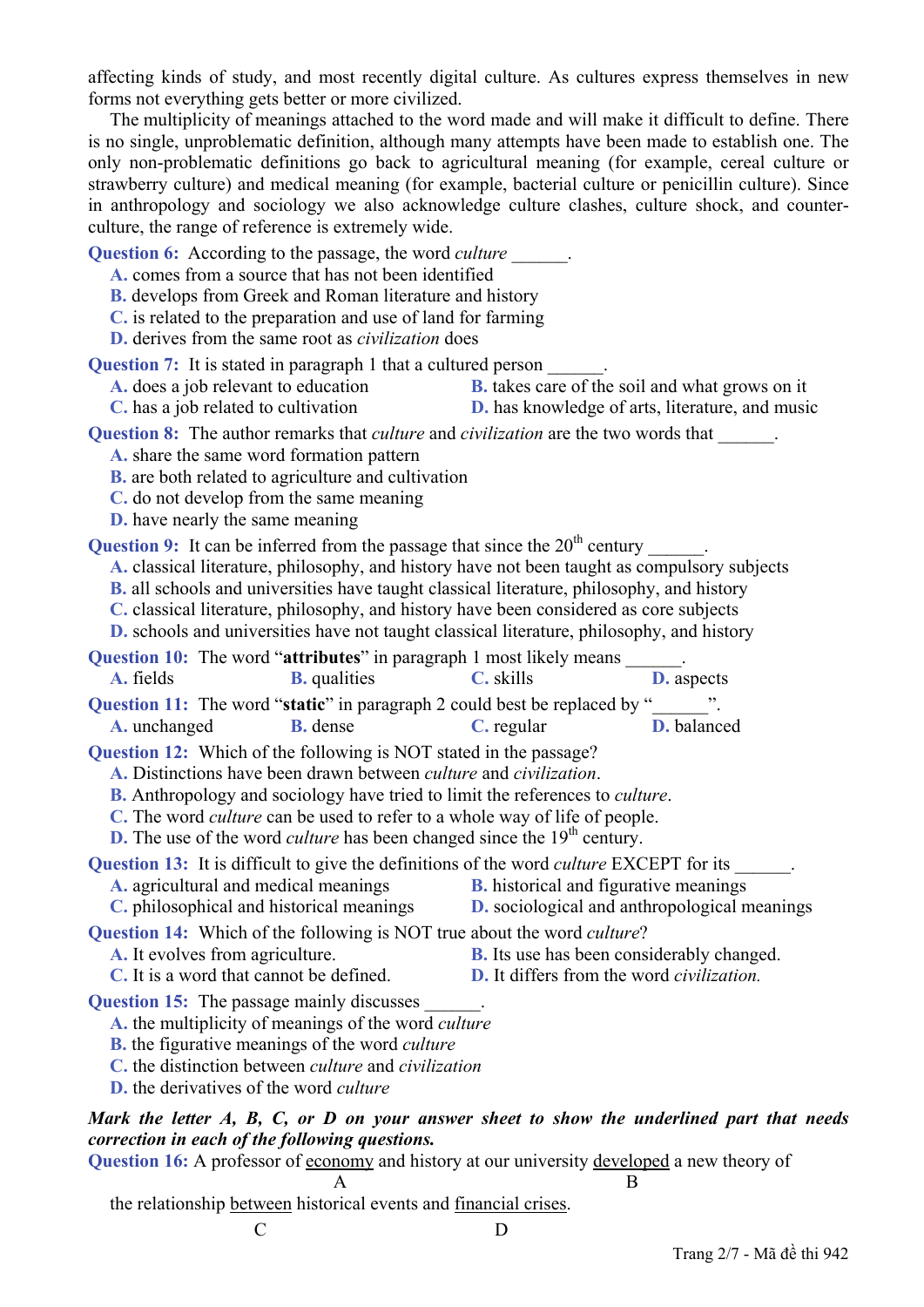| <b>Question 17:</b> During our tour of the refinery, it was seen that both propane and gasoline         |                     |               |                       |  |
|---------------------------------------------------------------------------------------------------------|---------------------|---------------|-----------------------|--|
|                                                                                                         | B<br>A              |               |                       |  |
| were produced in large volumes.                                                                         |                     |               |                       |  |
|                                                                                                         |                     |               |                       |  |
| Question 18: Hardly did he enter the room when all the lights went out.                                 |                     |               |                       |  |
| A                                                                                                       | B                   | C<br>D        |                       |  |
| Question 19: The first important requirements for you to become a mountain climber are your             |                     |               |                       |  |
| A                                                                                                       |                     | B             |                       |  |
| strong passion and you have good health.                                                                |                     |               |                       |  |
|                                                                                                         |                     |               |                       |  |
| Question 20: Publishing in the UK, the book has won a number of awards in recent regional book fairs.   |                     |               |                       |  |
| $\mathsf{A}$                                                                                            | B                   |               |                       |  |
| Mark the letter $A, B, C, or D$ on your answer sheet to indicate the word that differs from the rest in |                     |               |                       |  |
| the position of the main stress in each of the following questions.                                     |                     |               |                       |  |
| <b>Question 21: A. fabulous</b>                                                                         | <b>B.</b> immediate | C. optimist   | D. accuracy           |  |
| <b>Question 22: A. intimacy</b>                                                                         | <b>B.</b> hydrology | C. facilitate | <b>D.</b> participate |  |
| <b>Question 23: A. future</b>                                                                           | <b>B.</b> involve   | C. prospect   | D. guidance           |  |
| <b>Question 24: A. financial</b>                                                                        | <b>B.</b> reduction | C. popular    | <b>D.</b> romantic    |  |
| Question 25: A. continent                                                                               | <b>B.</b> permanent | C. represent  | <b>D.</b> sentiment   |  |

*Read the following passage adapted from* **Cultural Guide - OALD***, and mark the letter A, B, C, or D on your answer sheet to indicate the correct answer to each of the questions from 26 to 35.* 

The issue of equality for women in British society first attracted national attention in the early  $20<sup>th</sup>$ century, when the suffragettes won for women the right to vote. In the 1960s feminism became the subject of intense debate when the women's liberation movement encouraged women to reject their traditional supporting role and to demand equal status and equal rights with men in areas such as employment and pay.

Since then, the **gender gap** between the sexes has been reduced. The Equal Pay Act of 1970, for instance, made it illegal for women to be paid less than men for doing the same work, and in 1975 the Sex Discrimination Act aimed to prevent either sex having an unfair advantage when applying for jobs. In the same year the Equal Opportunities Commission was set up to help people claim their rights to equal treatment and to publish research and statistics to show where improvements in opportunities for women need to be made. Women now have much better employment opportunities, though they still tend to get less well-paid jobs than men, and very few are appointed to top jobs in industry.

In the US the movement that is often called the "first wave of feminism" began in the mid 1800s. Susan B. Anthony worked for the right to vote, Margaret Sanger wanted to provide women with the means of contraception so that they could decide whether or not to have children, and Elizabeth Blackwell, who had to fight for the chance to become a doctor, wanted women to have greater opportunities to study. Many feminists were interested in other social issues.

The second wave of feminism began in the 1960s. Women like Betty Friedan and Gloria Steinem became associated with the fight to get equal rights and opportunities for women under the law. An important issue was the Equal Rights Amendment (ERA), which was intended to change the Constitution. Although the ERA was not passed, there was progress in other areas. It became illegal for employers, schools, clubs, etc. to discriminate against women. But women still find it hard to advance beyond a certain point in their careers, the so-called **glass ceiling** that prevents them from having high-level jobs. Many women also face the problem of the second shift, i.e. the household chores.

In the 1980s, feminism became less popular in the US and there was less interest in solving the remaining problems, such as the fact that most women still earn much less than men. Although there is still discrimination, the principle that it should not exist is widely accepted.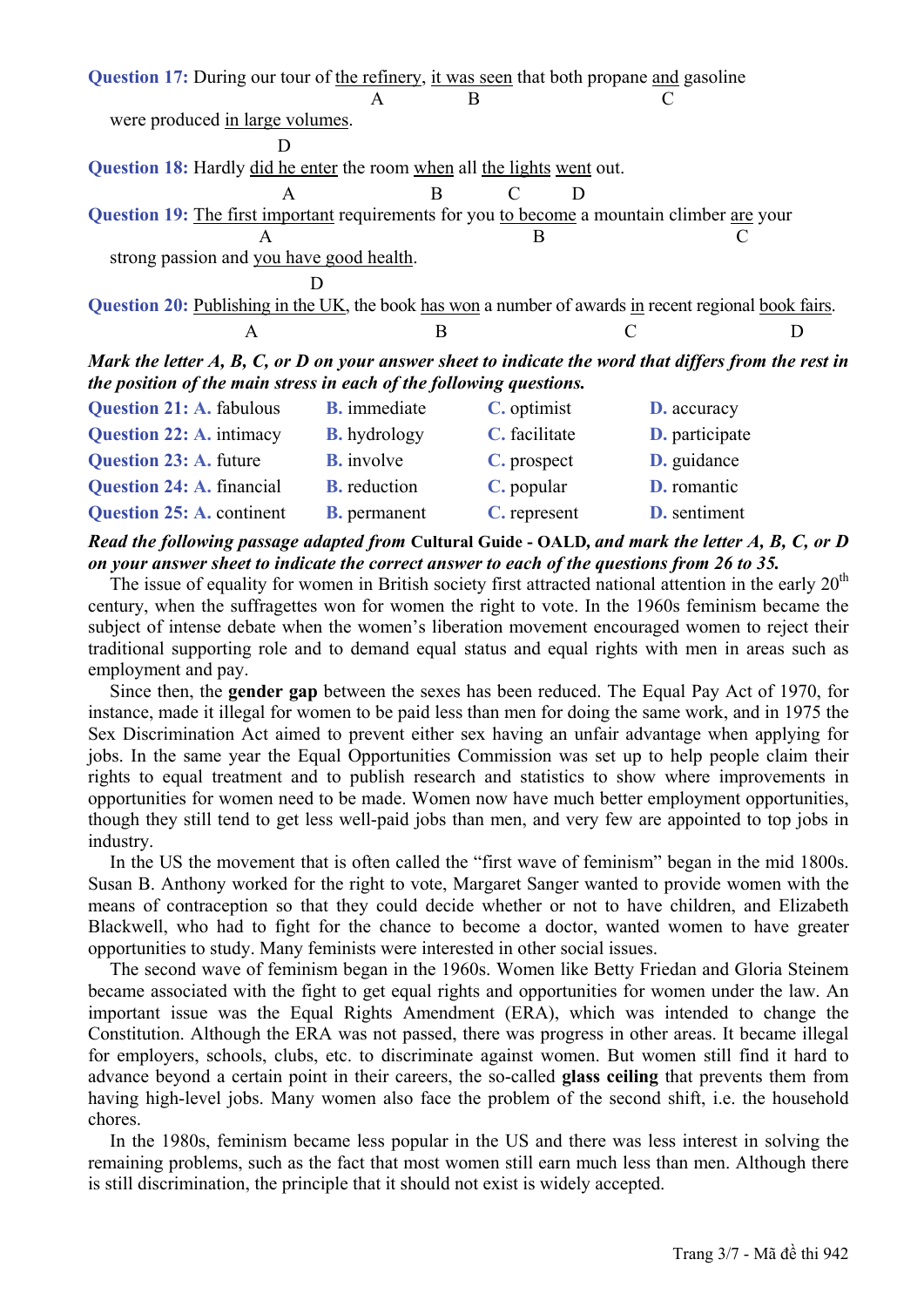**Question 26:** It can be inferred from paragraph 1 that in the  $19<sup>th</sup>$  century,

- **A.** most women did not wish to have equal status and equal rights
- **B.** suffragettes fought for the equal employment and equal pay
- **C.** British women did not have the right to vote in political elections

**D.** British women did not complete their traditional supporting role

**Question 27:** The phrase "**gender gap**" in paragraph 2 refers to

**A.** the social distance between the two sexes

**B.** the social relationship between the two sexes

- **C.** the visible space between men and women
- **D.** the difference in status between men and women

**Question 28:** Susan B. Anthony, Margaret Sanger, and Elizabeth Blackwell are mentioned as

**A.** pioneers in the fight for American women's rights

**B.** American women with exceptional abilities

 $\mathcal{L}=\mathcal{L}$ 

 $\mathcal{L}=\mathcal{L}$ 

**C.** American women who had greater opportunities

**D.** American women who were more successful than men

**Question 29:** The Equal Rights Amendment (ERA)

- **A.** was not officially approved **B.** was brought into force in the 1960s
- **C.** changed the US Constitution **D.** supported employers, schools and clubs

**Question 30:** In the late 20<sup>th</sup> century, some information about feminism in Britain was issued by

- **A.** the Equal Pay Act of 1970 **B.** the Sex Discrimination Act
- **C.** the Equal Opportunities Commission **D.** the Equal Rights Amendment

**Question 31:** Which of the following is true according to the passage?

**A.** The US movement of feminism became the most popular in the late  $20<sup>th</sup>$  century.

- **B.** The women's liberation movement in the world first began in Britain.
- **C.** The movement of feminism began in the US earlier than in Britain.

**D.** The British government passed laws to support women in the early  $20<sup>th</sup>$  century.

**Question 32:** The phrase "**glass ceiling**" in paragraph 4 mostly means

- **A.** an overlooked problem **B.** a ceiling made of glass
- **C.** a transparent frame **D.** an imaginary barrier

**Question 33:** Which of the following is NOT mentioned in the passage?

- **A.** British women now have much better employment opportunities.
- **B.** There is now no sex discrimination in Britain and in the US.
- **C.** Many American women still face the problem of household chores.
- **D.** An American woman once had to fight for the chance to become a doctor.

**Question 34:** It can be inferred from the passage that

- **A.** the belief that sex discrimination should not exist is not popular in the US
- **B.** the British government did not approve of the women's liberation movement
- **C.** women in Britain and the US still fight for their equal status and equal rights
- **D.** women do not have better employment opportunities despite their great efforts

**Question 35:** Which of the following would be the best title for the passage?

- **A.** Opportunities for Women Nowadays **B.** Women and the Right to Vote
	-
- **C.** Feminism in Britain and the US **D.** The Suffragettes in British Society

## *Mark the letter A, B, C, or D on your answer sheet to indicate the sentence that best combines each pair of sentences in the following questions.*

**Question 36:** He cannot lend me the book now. He has not finished reading it yet.

- **A.** As long as he cannot finish reading the book, he will lend it to me.
- **B.** Not having finished reading the book, he will lend it to me.
- **C.** Having finished reading the book, he cannot lend it to me.
- **D.** He cannot lend me the book until he has finished reading it.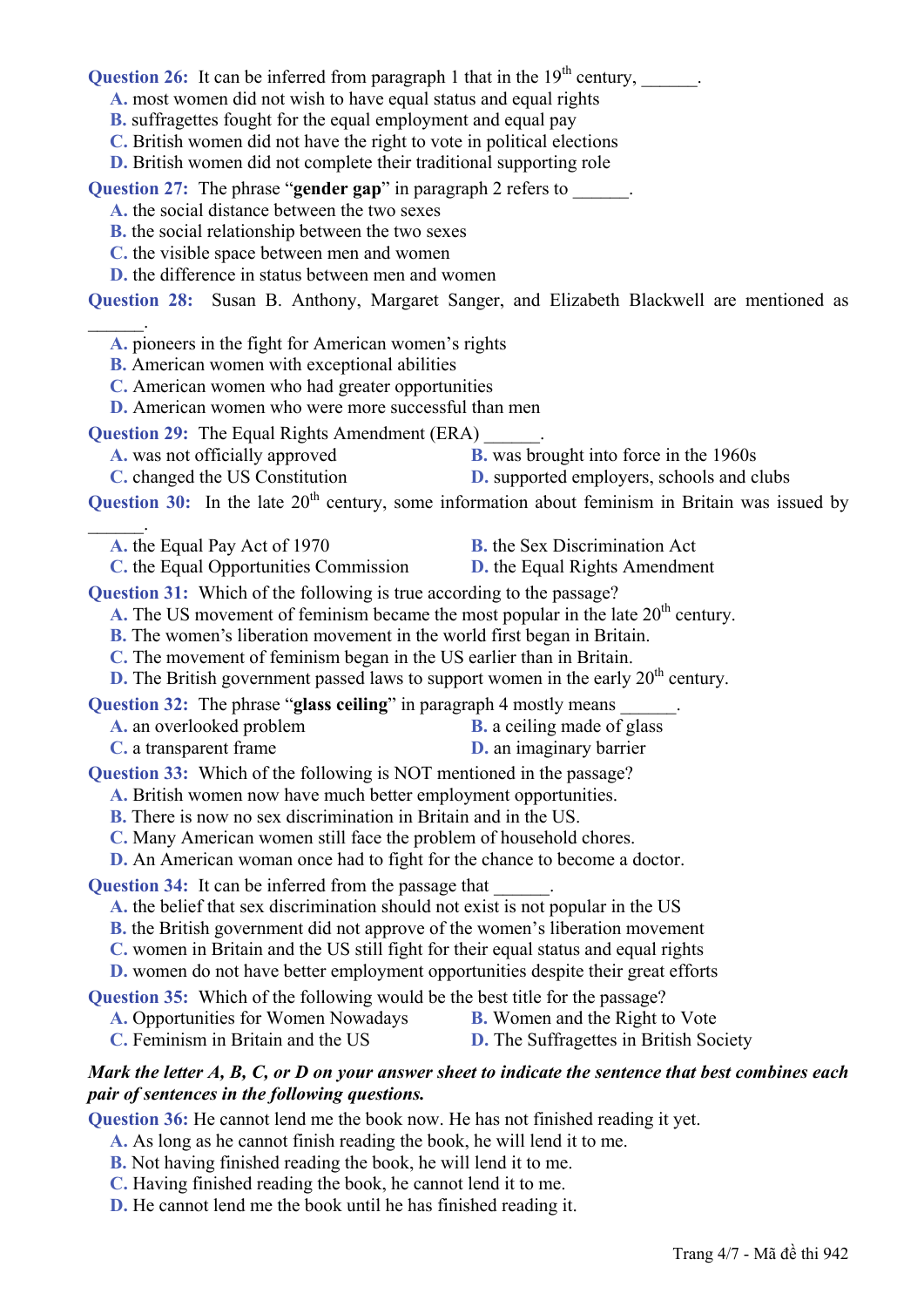**Question 37:** Smoking is an extremely harmful habit. You should give it up immediately.

**A.** You should give up smoking immediately and you will fall into an extremely harmful habit.

**B.** When you give up smoking immediately, you will affect your health with this harmful habit.

**C.** Stop your smoking immediately so it will become one of your extremely harmful habits.

**D.** As smoking is an extremely harmful habit, you should give it up immediately.

**Question 38:** He behaved in a very strange way. That surprised me a lot.

**A.** He behaved very strangely, which surprised me very much.

**B.** His behaviour was a very strange thing, that surprised me most.

**C.** I was almost not surprised by his strange behaviour.

**D.** What almost surprised me was the strange way he behaved.

**Question 39:** Crazianna is a big country. Unfortunately, it has never received respect from its neighbours.

**A.** Crazianna has never received respect from its neighbours because it is a big country.

**B.** It is Crazianna, a big country, that has never received respect from its neighbours.

**C.** Crazianna is such a big country that it has never received respect from its neighbours.

**D.** Though Crazianna is a big country, it has never received respect from its neighbours.

**Question 40:** His academic record at high school was poor. He failed to apply to that prestigious **institution** 

**A.** Failing to apply to that prestigious institution, his academic record at high school was poor.

**B.** His academic record at high school was poor as a result of his failure to apply to that prestigious institution.

**C.** His academic record at high school was poor; as a result, he failed to apply to that prestigious institution.

**D.** His academic record at high school was poor because he didn't apply to that prestigious institution.

### *Mark the letter A, B, C, or D on your answer sheet to indicate the correct answer to each of the following questions.*

|                                                                                              | Question 41: "Why don't you sit down and ______?"                                                         |                                                                     |  |  |
|----------------------------------------------------------------------------------------------|-----------------------------------------------------------------------------------------------------------|---------------------------------------------------------------------|--|--|
| A. make yourself at rest                                                                     |                                                                                                           | <b>B.</b> make yourself at peace<br><b>D.</b> make yourself at home |  |  |
| C. make it your own home                                                                     |                                                                                                           |                                                                     |  |  |
| <b>Question 42:</b> The Second World War in 1939.                                            |                                                                                                           |                                                                     |  |  |
|                                                                                              | <b>A.</b> broke out <b>B.</b> brought about <b>C.</b> turned up <b>D.</b> took out                        |                                                                     |  |  |
| Question 43: The sky was cloudy and foggy. We went to the beach, ______.                     |                                                                                                           |                                                                     |  |  |
| <b>A.</b> so                                                                                 | <b>B.</b> even though C. yet <b>D.</b> however                                                            |                                                                     |  |  |
| Question 44: without animals and plants?                                                     |                                                                                                           |                                                                     |  |  |
|                                                                                              | <b>A.</b> How will life on earth be like <b>B.</b> What will life on earth be like                        |                                                                     |  |  |
| C. How would life on earth be for <b>D.</b> What would life on earth be like                 |                                                                                                           |                                                                     |  |  |
| <b>Question 45:</b> The temperature takes place varies widely from material to material.     |                                                                                                           |                                                                     |  |  |
|                                                                                              | <b>A.</b> at which they melt <b>B.</b> which melting <b>C.</b> which they melt <b>D.</b> at which melting |                                                                     |  |  |
| Question 46: "You'll recognize Jenny when you see her. She _______ a red hat."               |                                                                                                           |                                                                     |  |  |
|                                                                                              |                                                                                                           |                                                                     |  |  |
|                                                                                              | A. wears <b>B.</b> is wearing <b>C.</b> will be wearing <b>D.</b> will wear                               |                                                                     |  |  |
| Question 47: "We'd better if we want to get there in time."                                  |                                                                                                           |                                                                     |  |  |
|                                                                                              | <b>A.</b> speed up <b>B.</b> take up <b>C.</b> put down <b>D.</b> turn down                               |                                                                     |  |  |
| <b>Question 48:</b> Sue: "Can you help me with my essay?"                                    |                                                                                                           |                                                                     |  |  |
| Robert: " "                                                                                  |                                                                                                           |                                                                     |  |  |
|                                                                                              | A. Yes, I'm afraid not. <b>B.</b> Why not? <b>C.</b> Not completely. <b>D.</b> I think that, too.         |                                                                     |  |  |
| <b>Question 49:</b> This shirt is that one.                                                  |                                                                                                           |                                                                     |  |  |
| <b>A.</b> much far expensive than                                                            |                                                                                                           | <b>B</b> , not nearly as expensive as                               |  |  |
| C. as much expensive as                                                                      |                                                                                                           | <b>D.</b> a bit less expensive                                      |  |  |
| Question 50: "You _______ have cooked so many dishes. There are only three of us for lunch." |                                                                                                           |                                                                     |  |  |
|                                                                                              | <b>A.</b> oughtn't <b>B.</b> wouldn't <b>C.</b> couldn't <b>D.</b> needn't                                |                                                                     |  |  |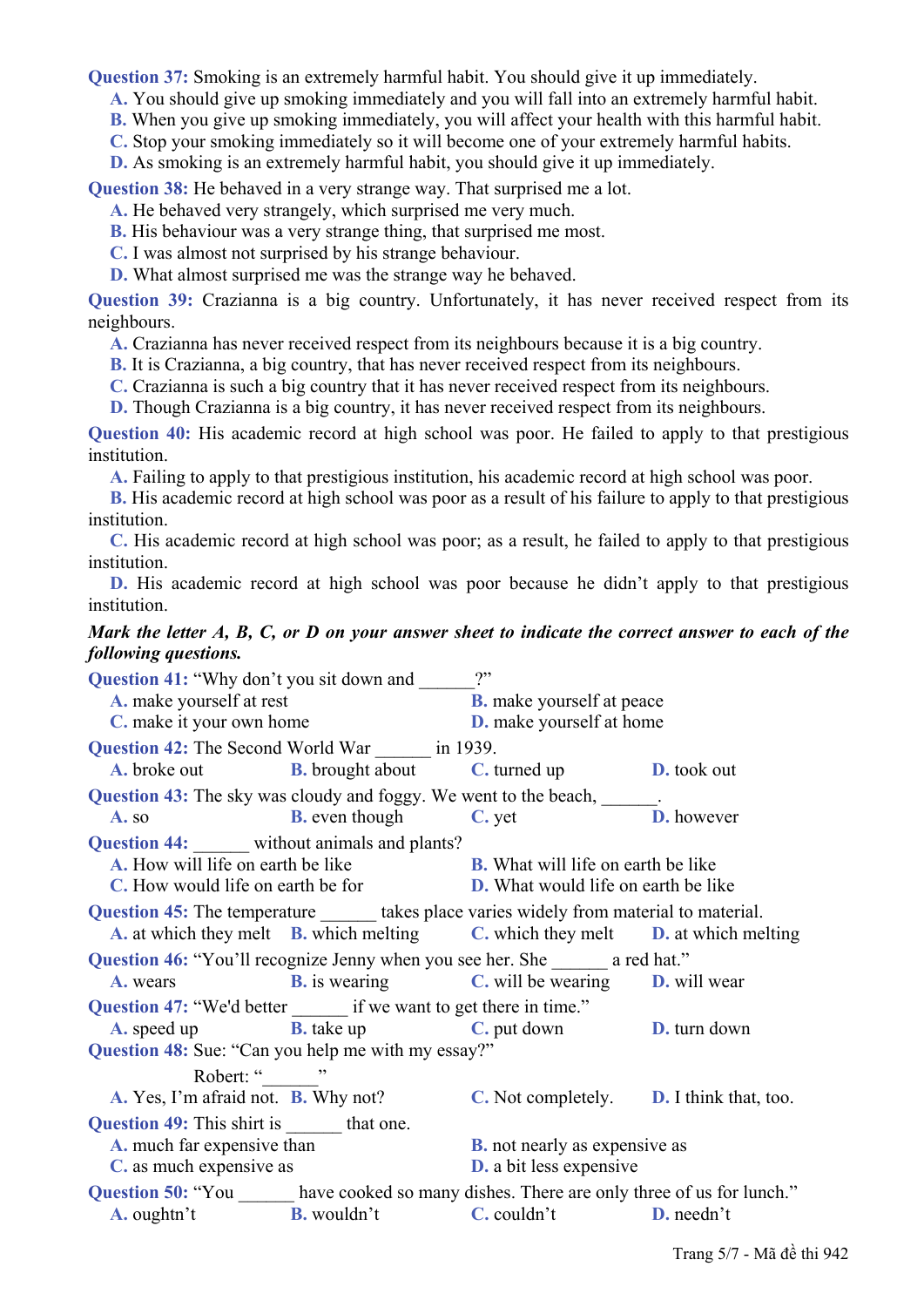**Question 51:** Alfonso: "I had a really good time. Thanks for the lovely evening." Maria: "\_\_\_\_\_\_\_" **A.** I'm glad you enjoyed it **B.** Yes, it's really good **C.** No, it's very kind of you **D.** Oh, that's right Question 52: "Never be late for an interview, we you can't get the job." **A.** or so **B.** otherwise **C.** if not **D.** unless **Question 53:** I could not the lecture at all. It was too difficult for me. **A.** make off **B.** get along **C.** take in **D.** hold on **Question 54:** Our boss would rather \_\_\_\_\_\_ during the working hours. **A.** us not chatting **B.** we don't chat **C.** us not chat **D.** we didn't chat **Question 55:** She built a high wall round her garden **A.** in order that her fruit not be stolen **B.** to prevent her fruit from being stolen **C.** so that her fruit would be stolen **D.** to enable people not taking her fruit Question 56: "\_\_\_\_\_\_ you treat him, he'll help you. He's so tolerant." **A.** As if **B.** No matter how **C.** Even though **D.** In addition to **Question 57:** If it \_\_\_\_\_\_ for the heavy storm, the accident would not have happened. **A.** were **B.** hadn't been **C.** weren't **D.** isn't **Question 58:** Harry: "Are you ready, Kate? There's not much time left." Kate: "Yes, just a minute. \_\_\_\_\_!"<br>rer **B.** I won't finish **C.** I'd be OK **A.** No longer **B.** I won't finish **C.** I'd be OK **D.** I'm coming **Question 59:** The sign "**NO TRESPASSING**" tells you **A.** not to approach **B.** not to smoke **C.** not to photograph **D.** not to enter **Question 60:** Before I left for my summer camp, my mother told me to take warm clothes with me it was cold. **A.** in case **B.** whereas **C.** despite **D.** so that **Question 61:** The instructor blew his whistle and **A.** off the runners were running **B.** the runners run off **C.** off ran the runners **D.** off were running the runners **Question 62:** I did not want to believe them, but in fact, was true. **A.** what has said **B.** what they said **C.** which they said **D.** that they were said **Question 63:** He never lets anything \_\_\_\_\_\_ him and his weekend fishing trip. **A.** come between **B.** come up **C.** come on **D.** come among **Question 64:** The village was visible through the dense fog. **A.** barely **B.** mostly **C.** hard **D.** only **Question 65:** Joan: "Our friends are coming.  $\qquad$ , Mike?" Mike: "I'm sorry, but I can't do it now." **A.** Why don't we cook some coffee **B.** Shall you make some coffee, please **C.** Shall I make you like some coffee **D.** Would you mind making some coffee

*Read the following passage adapted from* **Understanding Rural America - InfoUSA** *and mark the letter A, B, C, or D on your answer sheet to indicate the correct word for each of the blanks from 66 to 75.* 

The well-being of America's rural people and places depends upon many things - the availability of good-paying jobs; (66)\_\_\_\_\_\_ to critical services such as education, health care, and communication; strong communities; and a healthy natural environment. And, (67) urban America is equally dependent upon these things, the challenges to well-being look very different in rural areas than in urban areas. Small-scale, low-density settlement (68) make it more costly for communities and businesses to provide critical services. Declining jobs and income in the natural resource-based industries that many rural areas depend on (69) workers in those industries to find new ways to make a living. Low-skill, low-wage rural manufacturing industries must find new ways to challenge the increasing number of (70) competitors. Distance and remoteness impede many rural areas from being connected to the urban centers of economic activity. Finally,